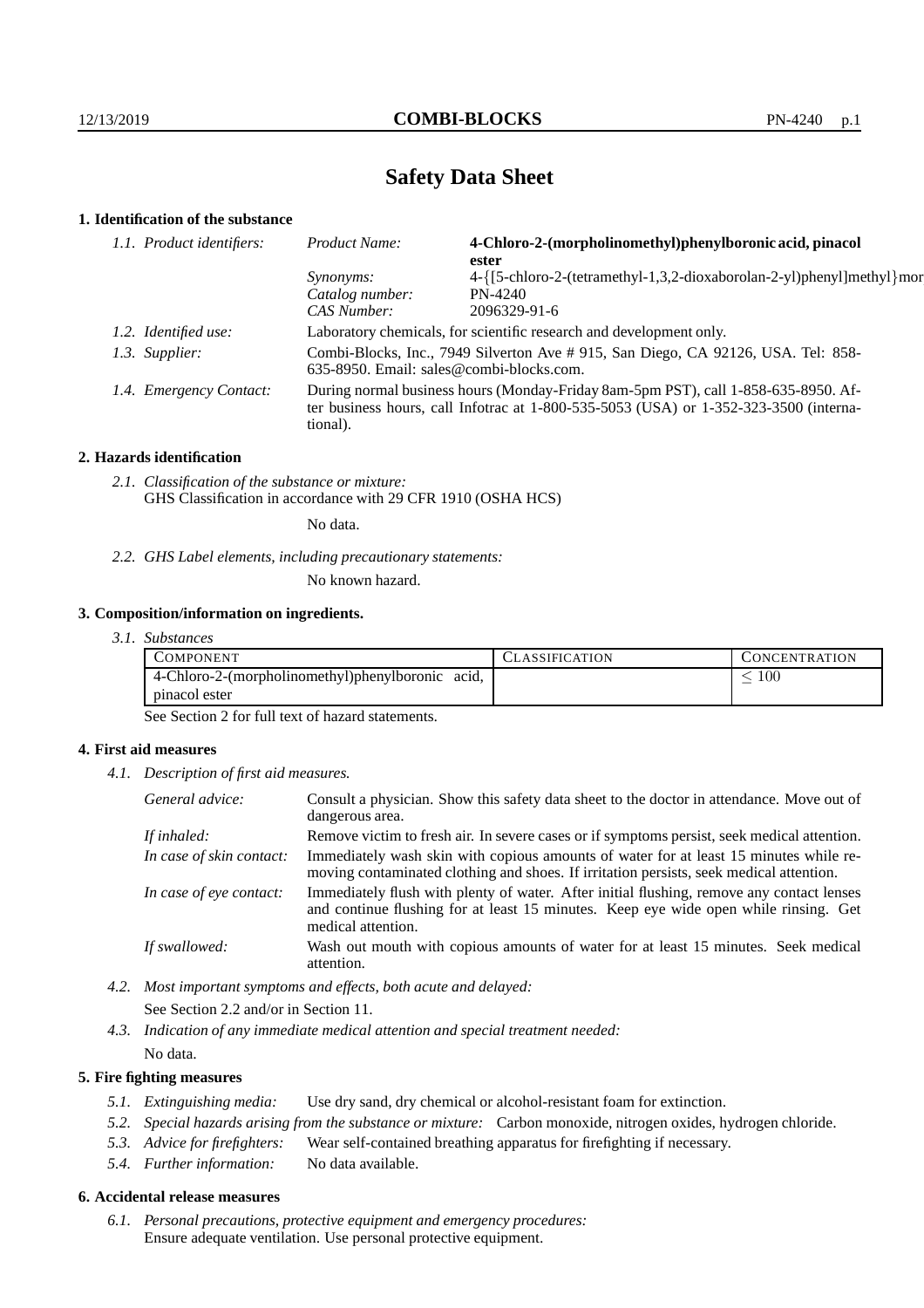|                                                                                                                                                                 | 6.2. Environmental precautions:                                                                               |                                                                                                                                                                                                                                                                                   |  |  |
|-----------------------------------------------------------------------------------------------------------------------------------------------------------------|---------------------------------------------------------------------------------------------------------------|-----------------------------------------------------------------------------------------------------------------------------------------------------------------------------------------------------------------------------------------------------------------------------------|--|--|
|                                                                                                                                                                 | Should not be released into the environment. See Section 12 for additional ecological information.            |                                                                                                                                                                                                                                                                                   |  |  |
|                                                                                                                                                                 | 6.3. Methods and materials for containment and cleaning up:                                                   |                                                                                                                                                                                                                                                                                   |  |  |
|                                                                                                                                                                 | Sweep up or vacuum up spillage and collect in suitable container for disposal.                                |                                                                                                                                                                                                                                                                                   |  |  |
|                                                                                                                                                                 | 6.4. Reference to other sections:                                                                             |                                                                                                                                                                                                                                                                                   |  |  |
|                                                                                                                                                                 |                                                                                                               | Refer to protective measures listed in Sections 8 and 13.                                                                                                                                                                                                                         |  |  |
|                                                                                                                                                                 | 7. Handling and storage                                                                                       |                                                                                                                                                                                                                                                                                   |  |  |
|                                                                                                                                                                 |                                                                                                               | 7.1. Precautions for safe handling: Avoid contact with skin and eyes. Avoid inhalation of vapour or mist. Keep away<br>from sources of ignition - No smoking. Take measures to prevent the build up of electro-<br>static charge. For precautions see section 2.2.                |  |  |
| 7.2. Conditions for safe storage, including any incompatibilities: Store refrigerated. Keep container tightly closed in<br>and kept upright to prevent leakage. |                                                                                                               | a dry and well-ventilated place. Containers which are opened must be carefully resealed                                                                                                                                                                                           |  |  |
|                                                                                                                                                                 | 7.3. Specific end use(s):                                                                                     | Laboratory chemicals, for scientific research and development only.                                                                                                                                                                                                               |  |  |
|                                                                                                                                                                 | 8. Exposure Controls / Personal protection                                                                    |                                                                                                                                                                                                                                                                                   |  |  |
|                                                                                                                                                                 | 8.1. Control parameters:                                                                                      |                                                                                                                                                                                                                                                                                   |  |  |
|                                                                                                                                                                 | Components with workplace control parameters: Contains no substances with occupational exposure limit values. |                                                                                                                                                                                                                                                                                   |  |  |
|                                                                                                                                                                 | 8.2. Exposure controls:                                                                                       |                                                                                                                                                                                                                                                                                   |  |  |
|                                                                                                                                                                 |                                                                                                               | Appropriate engineering controls: Ensure that eyewash stations and safety showers are close to the workstation<br>location. Ensure adequate ventilation, especially in confined areas.                                                                                            |  |  |
|                                                                                                                                                                 | Personal protective equipment:                                                                                |                                                                                                                                                                                                                                                                                   |  |  |
|                                                                                                                                                                 | Eye/face protection:                                                                                          | Wear appropriate protective eyeglasses or chemical safety goggles as described by OSHA's<br>eye and face protection regulations in 29 CFR 1910.133 or European Standard EN166.                                                                                                    |  |  |
|                                                                                                                                                                 | Skin protection:                                                                                              | Handle with gloves. Gloves must be inspected prior to use. Use proper glove removal<br>technique (without touching glove's outer surface) to avoid skin contact with this product.<br>Diagona of contaminated classes often and in accordance anithe configulate found and social |  |  |

## **8. Exposure Controls / Personal protection**

| Eye/face protection:               | Wear appropriate protective eyeglasses or chemical safety goggles as described by OSHA's<br>eye and face protection regulations in 29 CFR 1910.133 or European Standard EN166.                                                                                                                                         |  |
|------------------------------------|------------------------------------------------------------------------------------------------------------------------------------------------------------------------------------------------------------------------------------------------------------------------------------------------------------------------|--|
| Skin protection:                   | Handle with gloves. Gloves must be inspected prior to use. Use proper glove removal<br>technique (without touching glove's outer surface) to avoid skin contact with this product.<br>Dispose of contaminated gloves after use in accordance with applicable laws and good<br>laboratory practices. Wash and dry hands |  |
| <b>Body Protection:</b>            | Complete suit protecting against chemicals, Flame retardant antistatic protective clothing.<br>The type of protective equipment must be selected according to the concentration and<br>amount of the dangerous substance at the specific workplace.                                                                    |  |
| Respiratory protection:            |                                                                                                                                                                                                                                                                                                                        |  |
| Control of environmental exposure: | Prevent further leakage or spillage if safe to do so. Do not let product enter<br>drains.                                                                                                                                                                                                                              |  |

# **9. Physical and chemical properties**

*9.1. Information on basic physical and chemical properties*

| Appearance:                                   | Solid                 |
|-----------------------------------------------|-----------------------|
| Odour:                                        | No data               |
| Odour Threshold:                              | No data               |
| $pH$ :                                        | No data               |
| Melting point/freezing point:                 | 90 - $100^{\circ}$ C  |
| Initial boiling point and boiling range:      | No data               |
| Flash point:                                  | No data               |
| Evaporatoin rate:                             | No data               |
| Flammability (solid, gas):                    | No data               |
| Upper/lower flammability or explosive limits: | No data               |
| Vapour pressure:                              | No data               |
| Vapour density:                               | No data               |
| Relative density:                             | No data               |
| Water solubility:                             | No data               |
| Partition coefficient: n-octanol/water:       | No data               |
| Auto-ignition:                                | No data               |
| Decomposition temperature:                    | No data               |
| Viscosity:                                    | No data               |
|                                               | No data               |
| Oxidizing properties:                         | No data               |
|                                               | Explosive properties: |